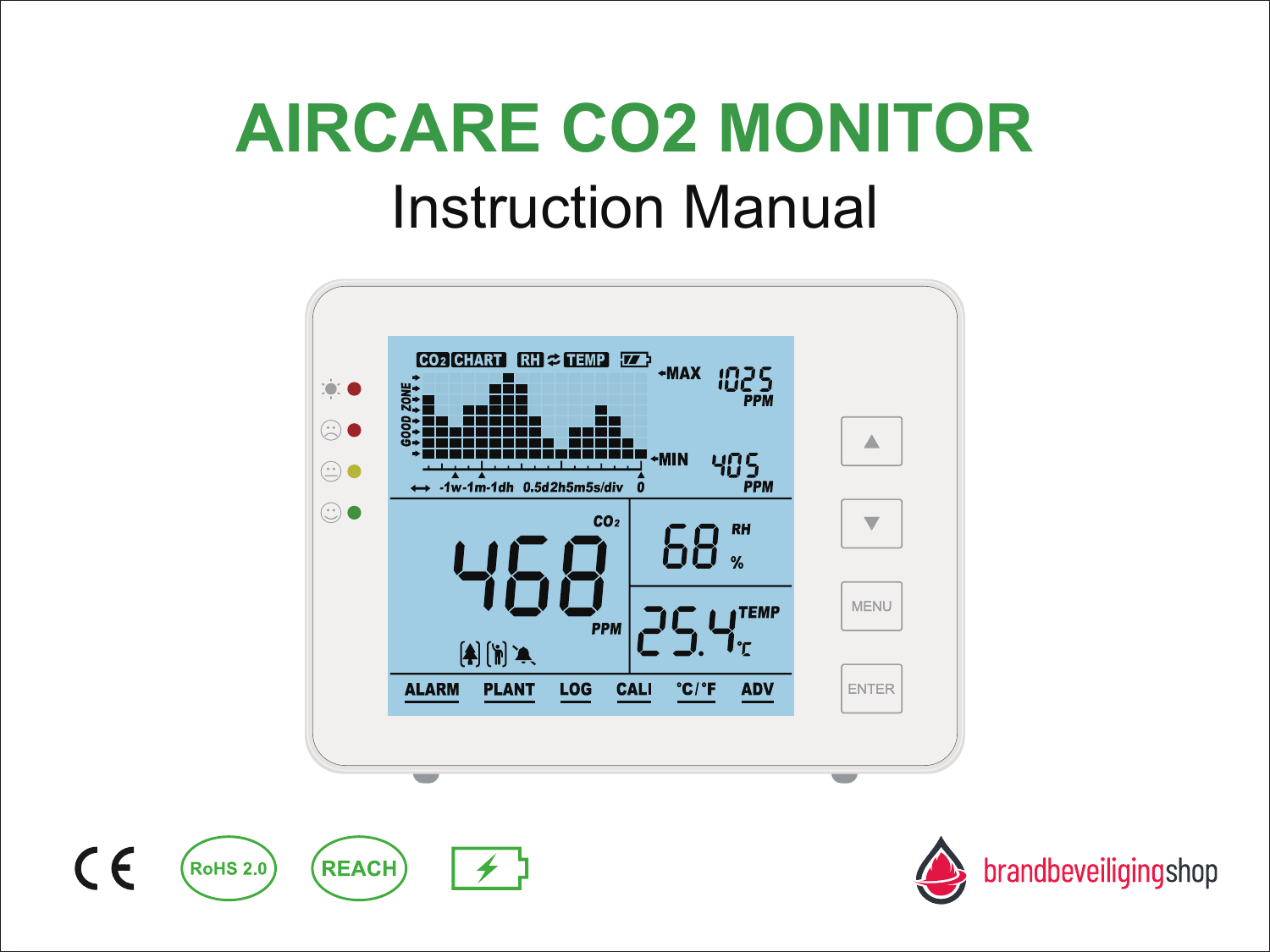## **Contents**

| Getting Started – Contract Contract Contract Contract Contract Contract Contract Contract Contract Contract Co                                                                                                                       |  |
|--------------------------------------------------------------------------------------------------------------------------------------------------------------------------------------------------------------------------------------|--|
|                                                                                                                                                                                                                                      |  |
| Features at a Glance - The Contract of the Seatures of the Seatures of the Seatures of the Seatures of the Seatures                                                                                                                  |  |
|                                                                                                                                                                                                                                      |  |
| General Operation and Settings <b>CONSISTENT</b> 3                                                                                                                                                                                   |  |
| Restore Factory Defaults - 3                                                                                                                                                                                                         |  |
| Switch On/Off – 4                                                                                                                                                                                                                    |  |
|                                                                                                                                                                                                                                      |  |
| LCD Display - 6                                                                                                                                                                                                                      |  |
| Trend Chart Display - 7                                                                                                                                                                                                              |  |
| Max/Min - 8                                                                                                                                                                                                                          |  |
| Main Menu Functions - Main Main Menu Functions - 9                                                                                                                                                                                   |  |
| RH/TEMP Calibration - 14                                                                                                                                                                                                             |  |
| Specifications - 15                                                                                                                                                                                                                  |  |
| Appendix <u>and the set of the set of the set of the set of the set of the set of the set of the set of the set of the set of the set of the set of the set of the set of the set of the set of the set of the set of the set of</u> |  |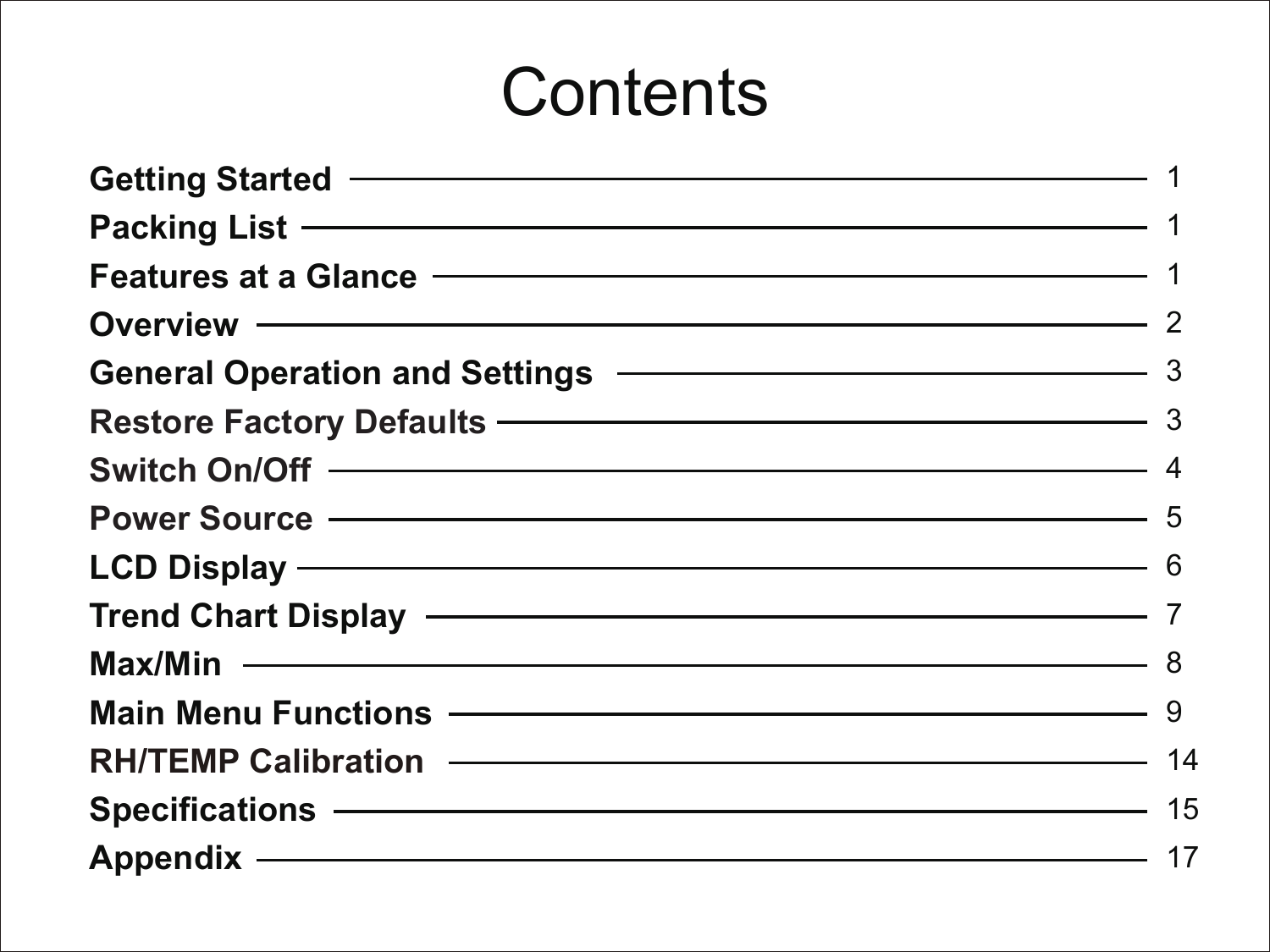## **Getting Started**

Thanks for purchasing our OFPG AirCare CO2 meter! This product is used to monitor CO2 concentration, relative humidity (RH), and temperature for indoor air quality.

## **Packing List**

- CO2 Monitor Unit with back-up battery
- USB Cable for Power
- User's Manual
- AC Adapter

## **Features at a Glance**

- Large Display
- Touch Button Operation
- 15° Bevel Design, Easy to Read
- Low Drift NDIR Sensor, Long Lifespan
- Audible Alarm
- Chart with Variable Time Zoom Levels
- CO2/Relative Humidity/Temperature Monitor Tracer
- CO2 Auto-Calibration and Manual Calibration
- Temp and RH Manual Calibration
- Max/Min Value Display in Certain Time
- Built-in Backup Battery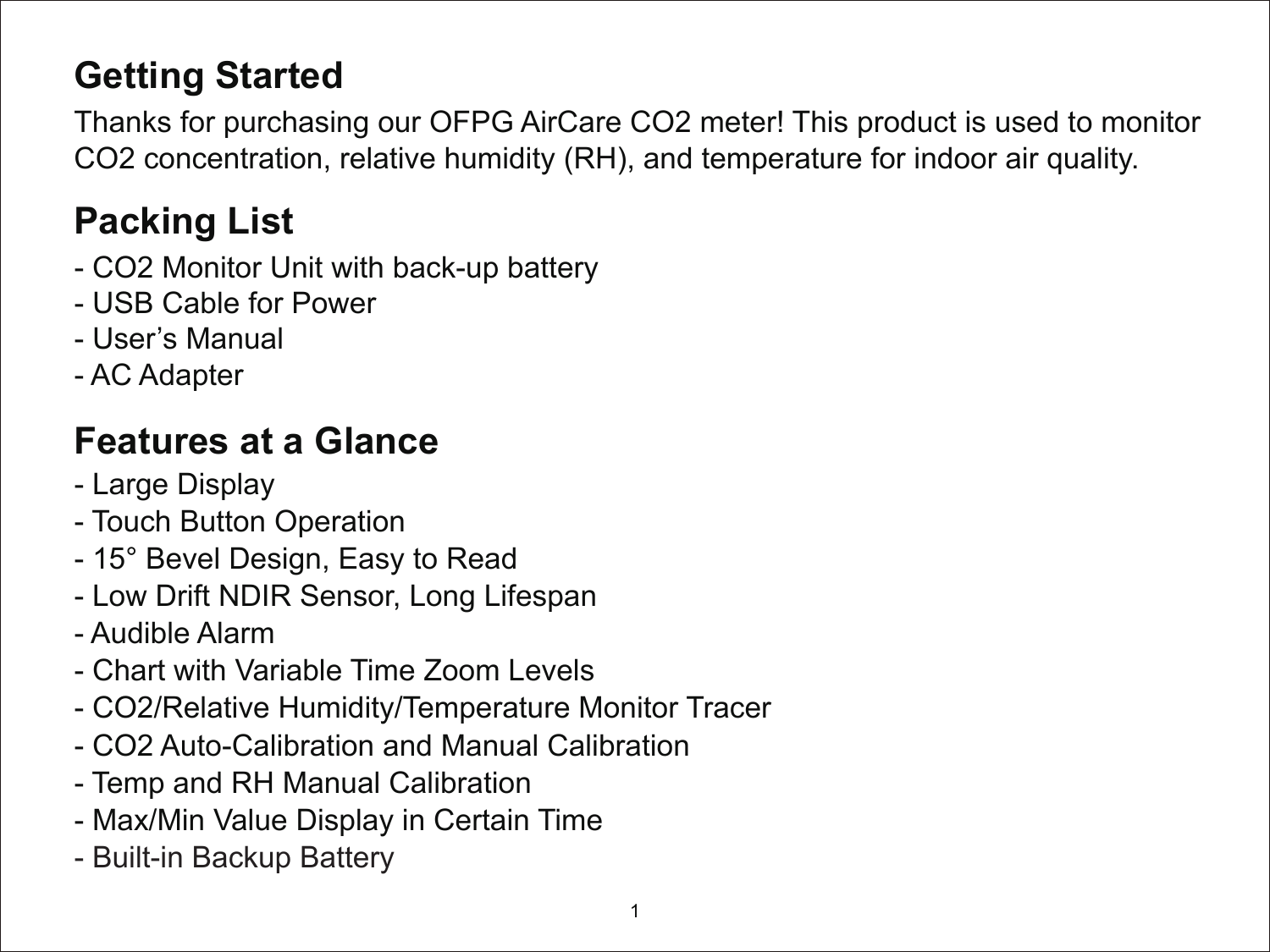## **Overview**

Drawing Sketch and Components List



| Item              | Description                    | Item | Description                      |
|-------------------|--------------------------------|------|----------------------------------|
| (1)               | <b>Front Panel</b>             | (9)  | Orange Condition Indicator       |
| $\left( 2\right)$ | LCD                            | (10) | <b>Green Condition Indicator</b> |
| $\left( 3\right)$ | <b>UP Button</b>               | (11) | <b>USB Port</b>                  |
| $\left( 4\right)$ | <b>DOWN Button</b>             | (12) | Hole for Buzzer                  |
| 5)                | Menu Button                    | (13) | Hole for Rope                    |
| 6)                | Enter/OK Button                | (14) | <b>Hole for Screws</b>           |
| 7)                | <b>Battery Indicator</b>       | (15) | <b>ON/OFF Switch</b>             |
| $^{(8)}$          | <b>Red Condition Indicator</b> | (16) | Label                            |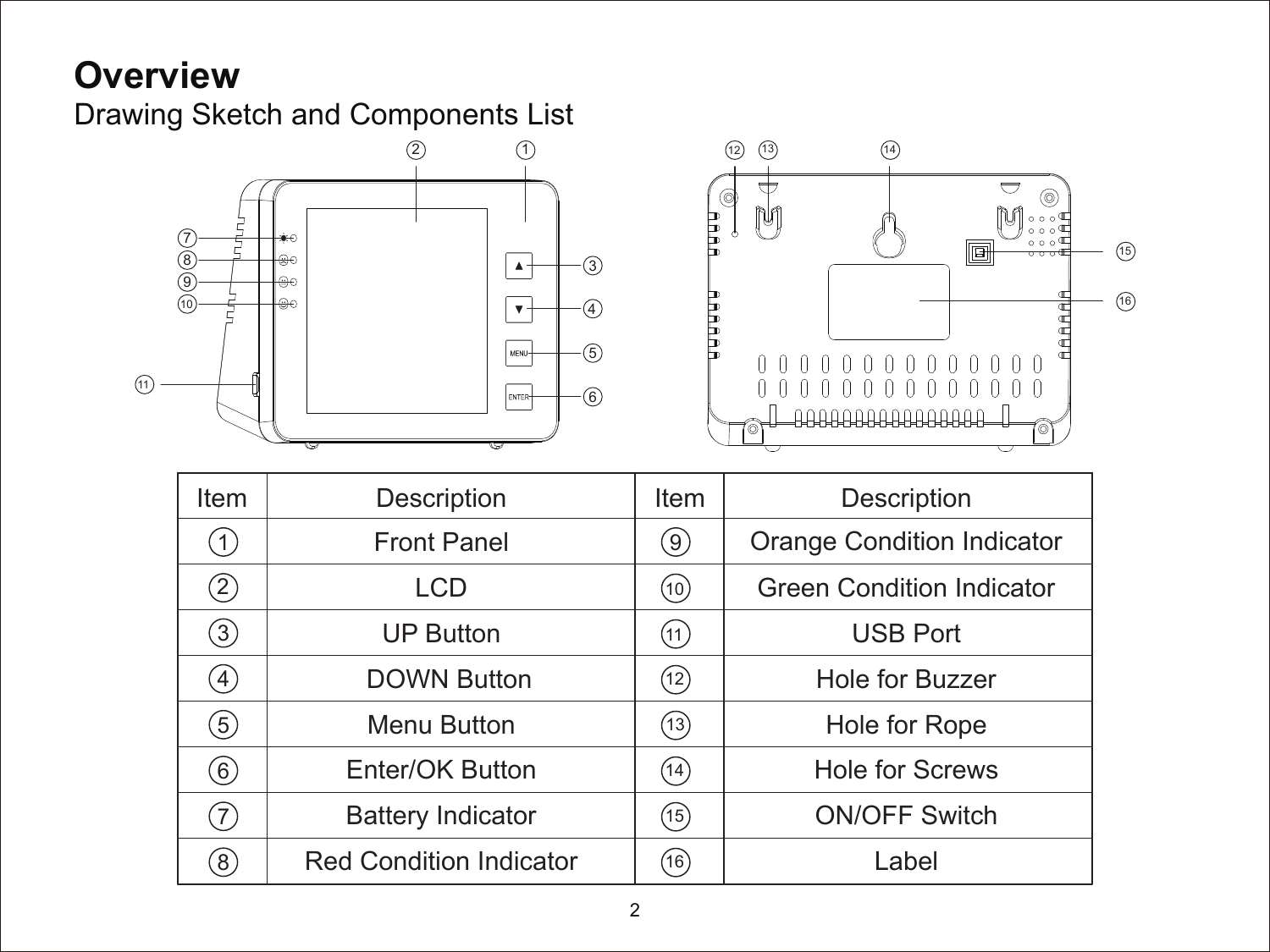## **General Operation and Settings**

- Press down the switch on the back to activate this monitor. After 3 minutes' warm-up, your device is ready for use. See details on page 4.
- Use the provided USB cable to connect the device for charging. See details on page 5.
- Use  $\blacktriangle$  and  $\blacktriangledown$  buttons to switch timeline and CO2/RH/TEMP. The trend chart displays the history records for any of the three parameters. See details on page 7.
- Press  $\boxed{\text{MEN} }$  once will bring up the main menu. To select the function, press  $\boxed{\text{MEN}}$  /  $\boxed{\bullet}$ button. See details on page 9.
- Select **PLANT** to switch human  $\left[\frac{1}{2}\right]$  and plants  $\left[\frac{1}{2}\right]$  modes. See details on page 10.
- Enter **ALARM** to switch alarm **A** and mute **A**. See details on page 10.
- Select  $\frac{\text{ADV}}{\text{ADV}}$  to change the high/low alarms for human  $\left[\mathbf{h}\right]$  and plant  $\left[\mathbf{A}\right]$ . See details on page 13.
- Enter rout to switch between temperature units °C and °F. See details on page 12.

#### **Restore Factory Defaults**

On the Detection Panel, hold  $F_{\text{inter}}$  for 4 seconds until an audible beep is heard.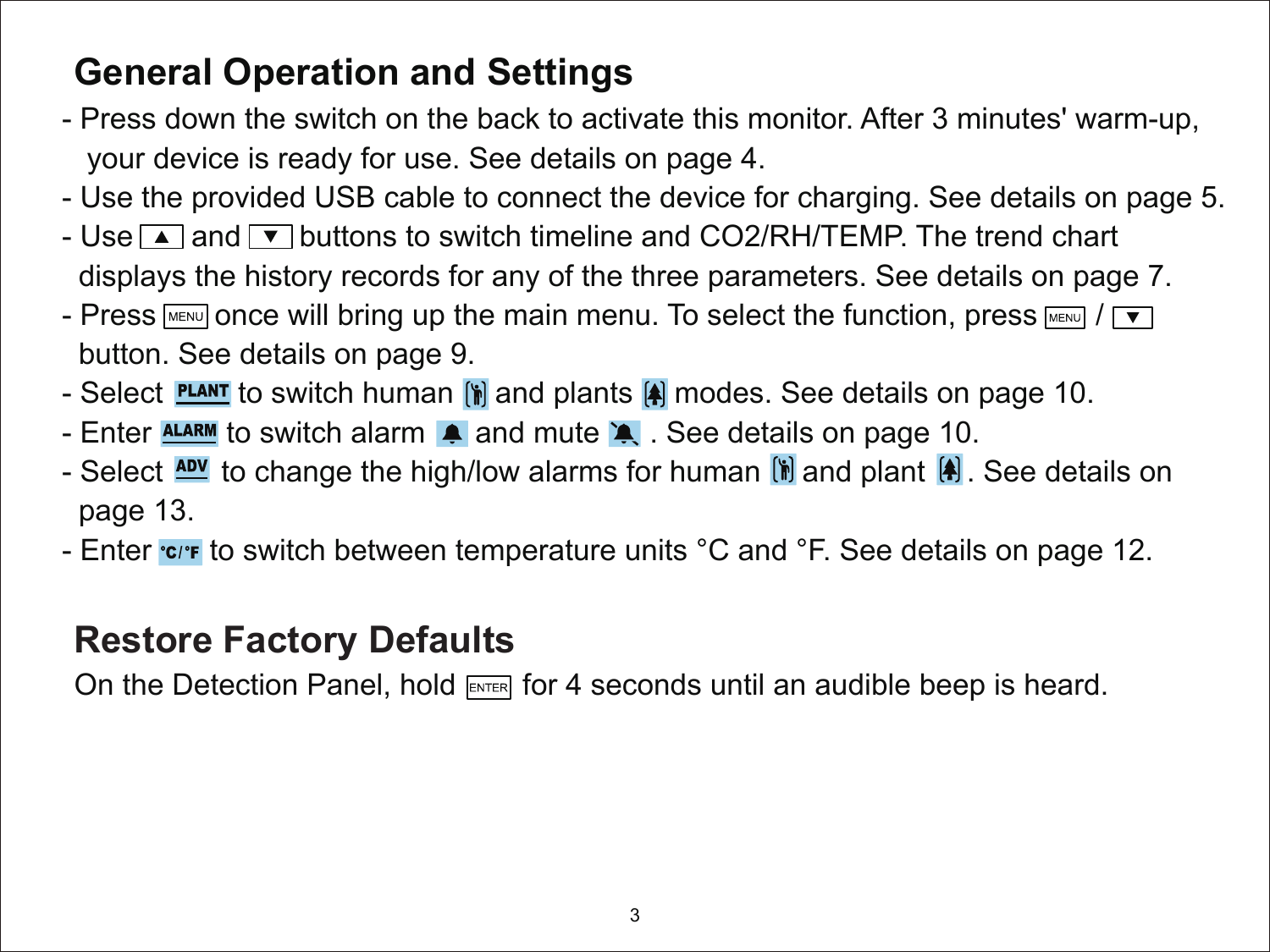## **Switch On/Off**

Press down the switch to activate this monitor. Wait for 3 minutes for the device to warm up. Press the switch again to switch off the device.

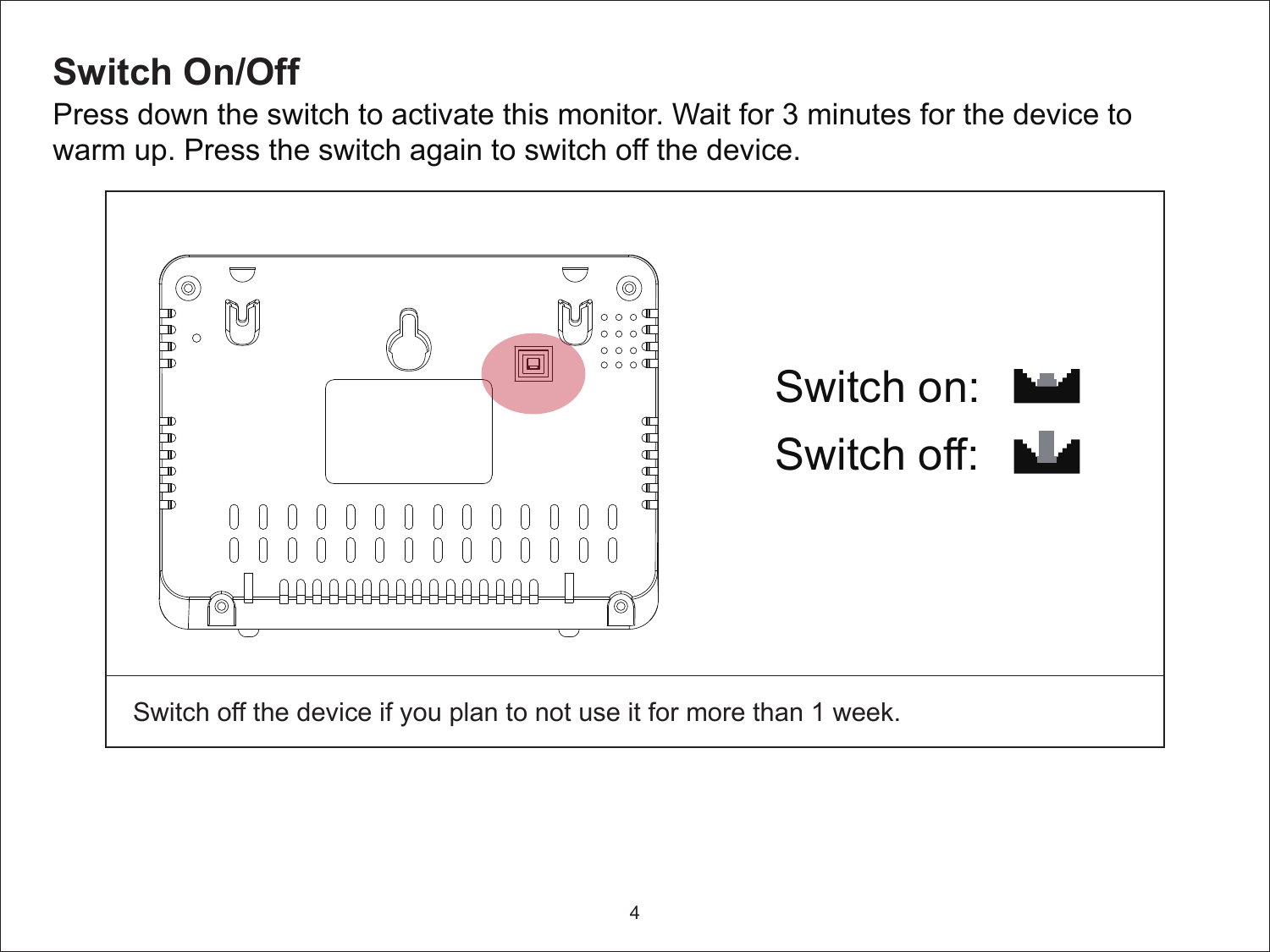### **Power Source**

### **Plug in USB power**

When the device is ON, plug in the USB cable power.



#### **Battery**

#### **Battery indicator**

Low battery: steady red indicator (charge the device within 20 minutes to avoid battery damage) Charging: flashing red indicator

Charged: steady green indicator

#### **Battery recharging**

When the device is ON, plug in USB cable power Charging time: 2,5 hours (charge an extra 30 minutes after the indicator turns from red to green) Working time: 8-10 hours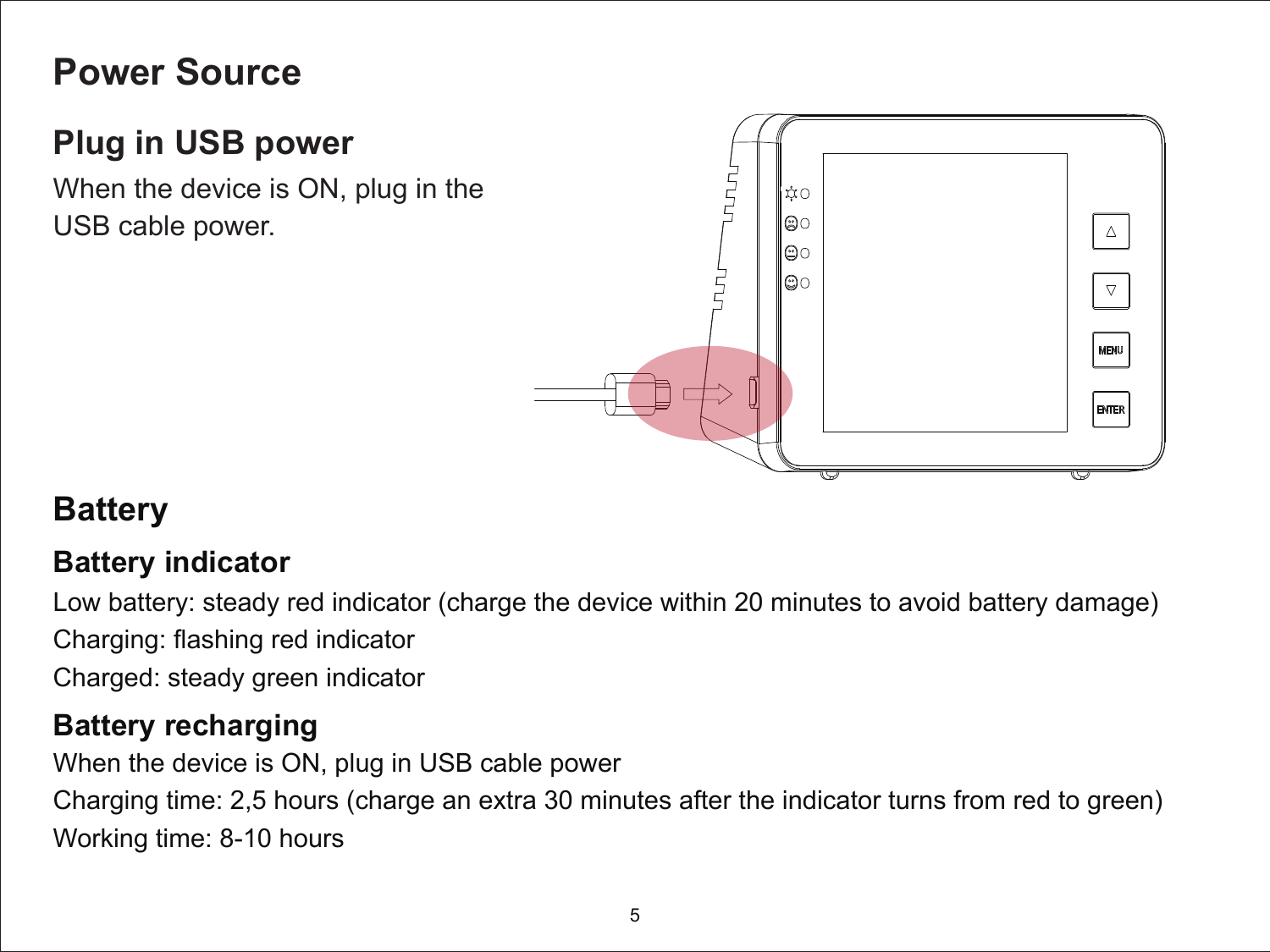## **LCD Display**



| Item | Name                        | Item | Name                              |
|------|-----------------------------|------|-----------------------------------|
| (17) | CO2/RH/TEMP Chart           | (23) | Plant Mode                        |
| 18)  | Max Reading of Chart        | (24) | Human Mode                        |
| 19)  | Min Reading of Chart        | ව    | Audible Alarm On/Off              |
| @    | <b>RH</b> Reading           | (26) | CO2 Reading                       |
| (21) | Temperature Reading °C / °F | (27) | Time per division - indicates the |
| (22) | Main Menu                   |      | chart's span of time              |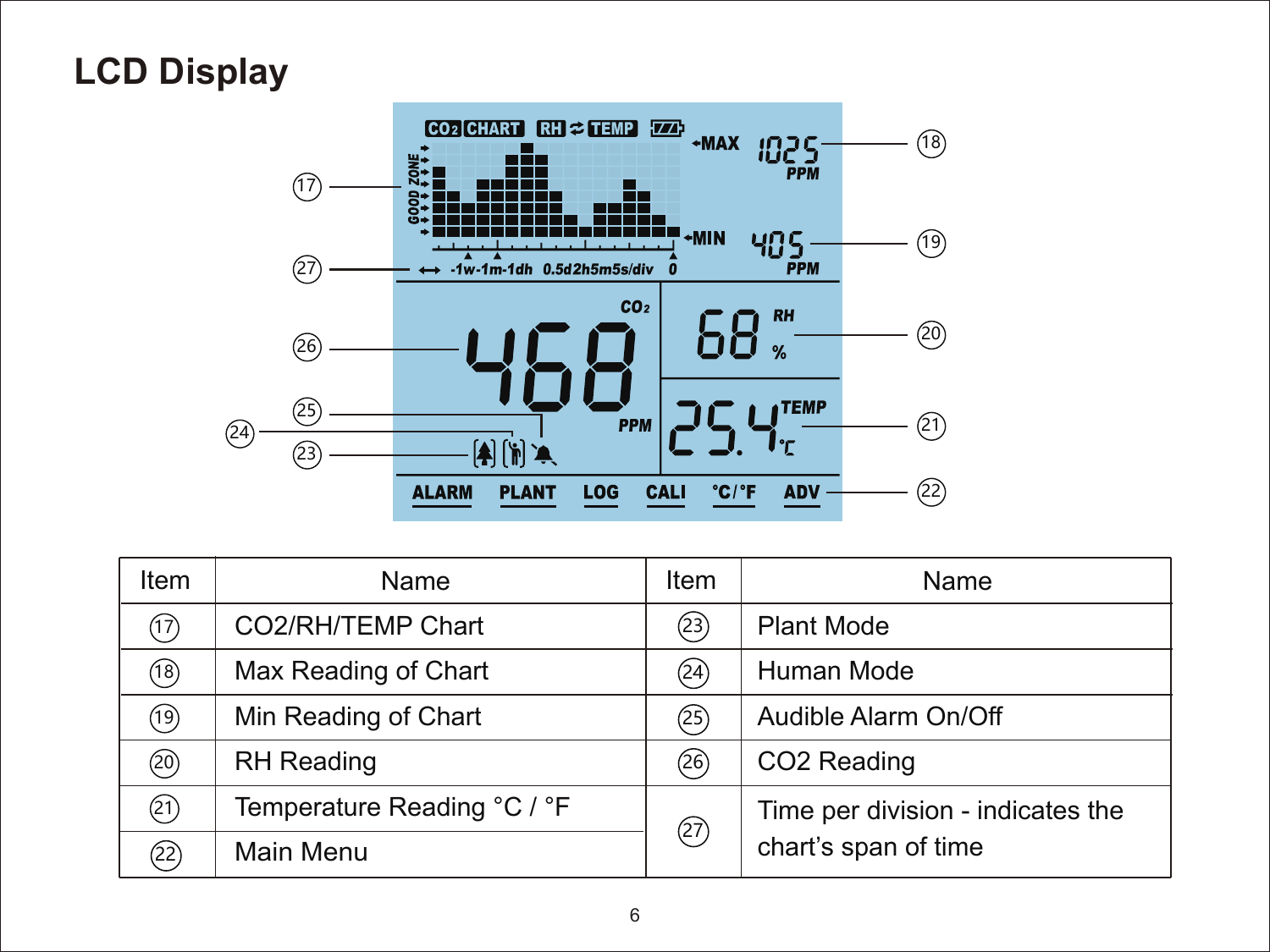## **Trend Chart Display**

The below chart displays the past readings for any of the three parameters (CO2/RH /Temp). There are 4 modes that can be toggled by using the  $\blacktriangle$  key: CO2, TEMP, RH, and Cycle (automatically cycles through CO2/Temp/RH).



Press  $\boxed{\mathbf{v}}$  will toggle the available Zoom Levels for each parameter (minute/hour/ day/week).

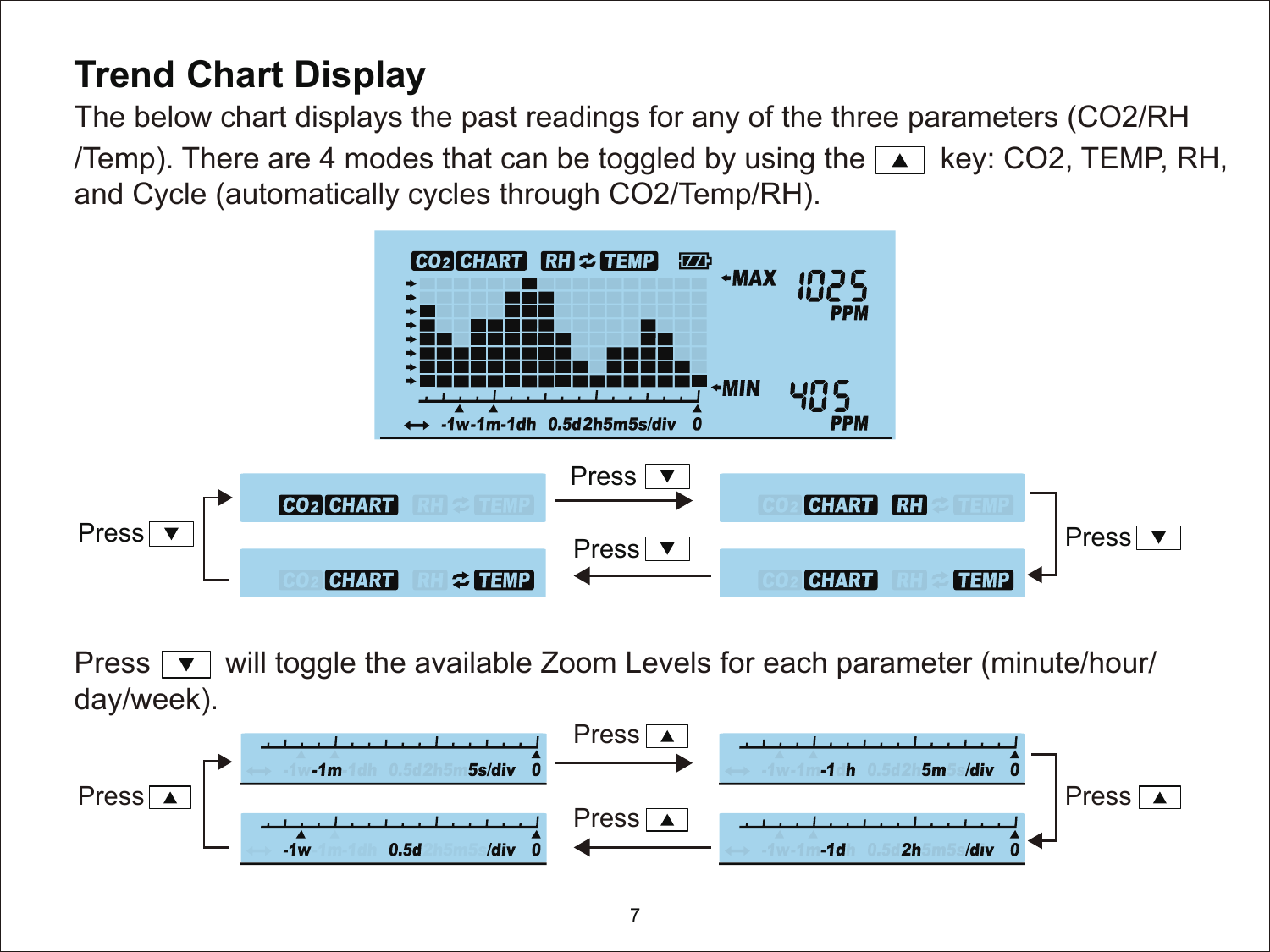Below is a table that shows the available zoom levels for all parameters, as well as the duration of each division for corresponding zoom levels:

| Zoom Level (Time Span) | Time per Division |
|------------------------|-------------------|
| 1M (minute)            | 5sec/div          |
| 1H (hour)              | 5m/div            |
| $1D$ (day)             | 2h/div            |
| 1W (week)              | 0,5d/div          |

#### **Max/Min**

At the top right corner of the display, there are two numerical indicators: MAX and MIN. As the Zoom Level is changed, the MAX and MIN values will reflect the maximum and minimum values on the chart of the selected parameter (CO2, RH and Temp).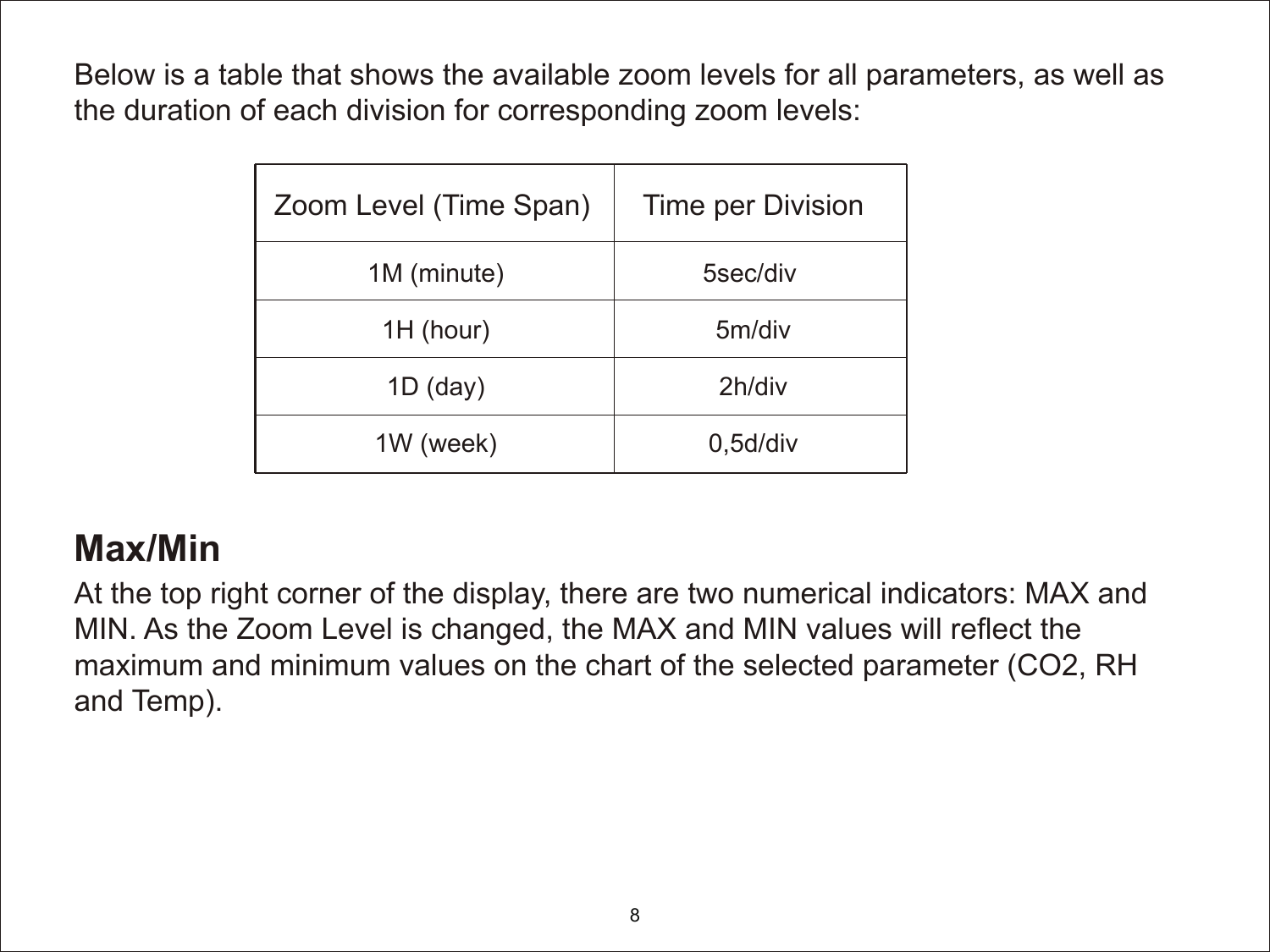#### **Main Menu Functions**

ALARM PLANT LOG CALI 'C/'F ADV

The main menu functions can be actived by pressing  $\boxed{\text{New}}$ . Pressing  $\boxed{\bullet}$  /  $\boxed{\text{New}}$  once will bring up the main menu, with an underlining flashing bar indicating the current choice.

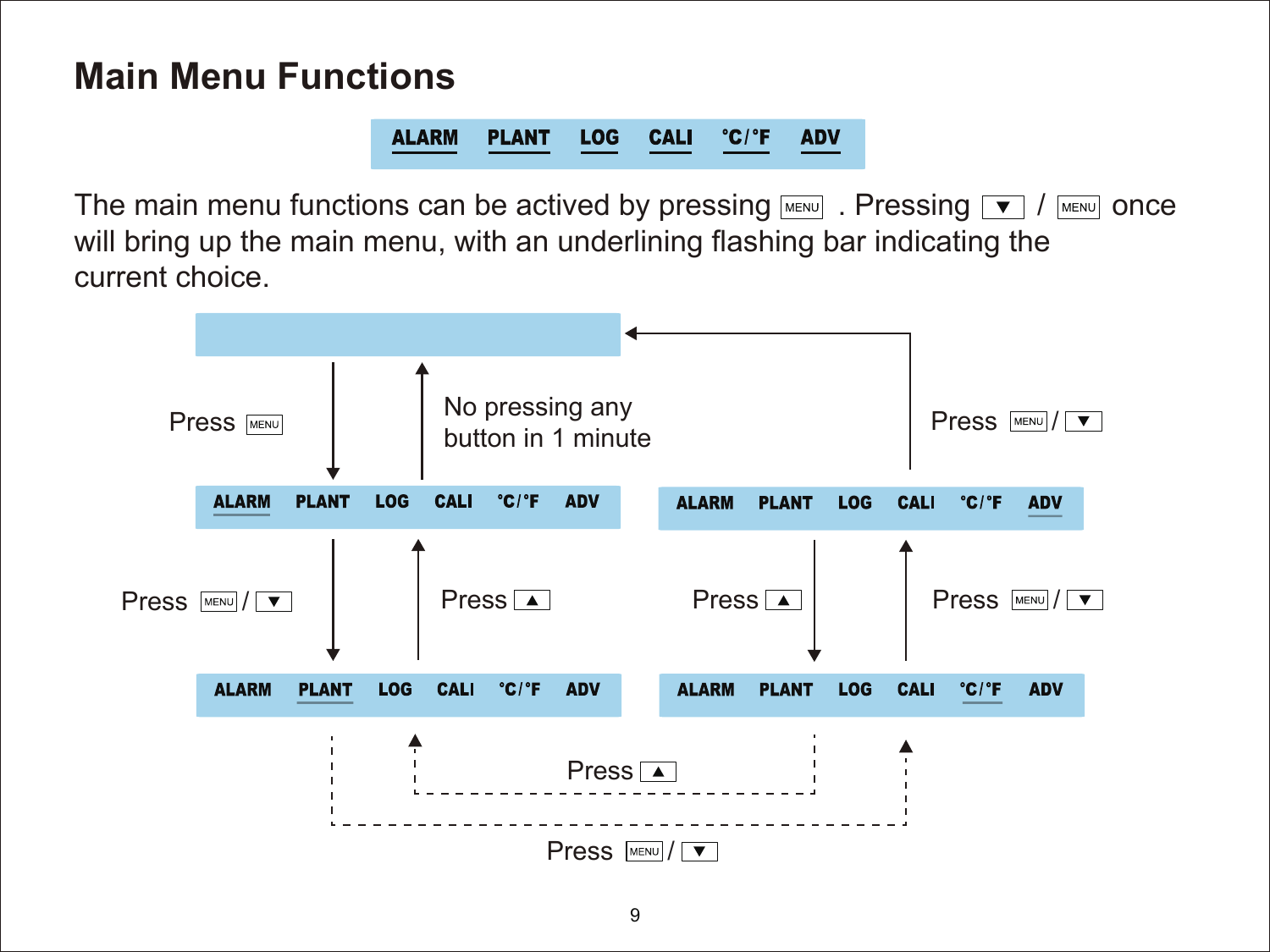To select a function, press  $F_{\text{NTER}}$  when it is underlined by the flashing bar. Note that after 30 seconds if nothing is pressed, the main menu will disappear and the device will revert to the normal state.

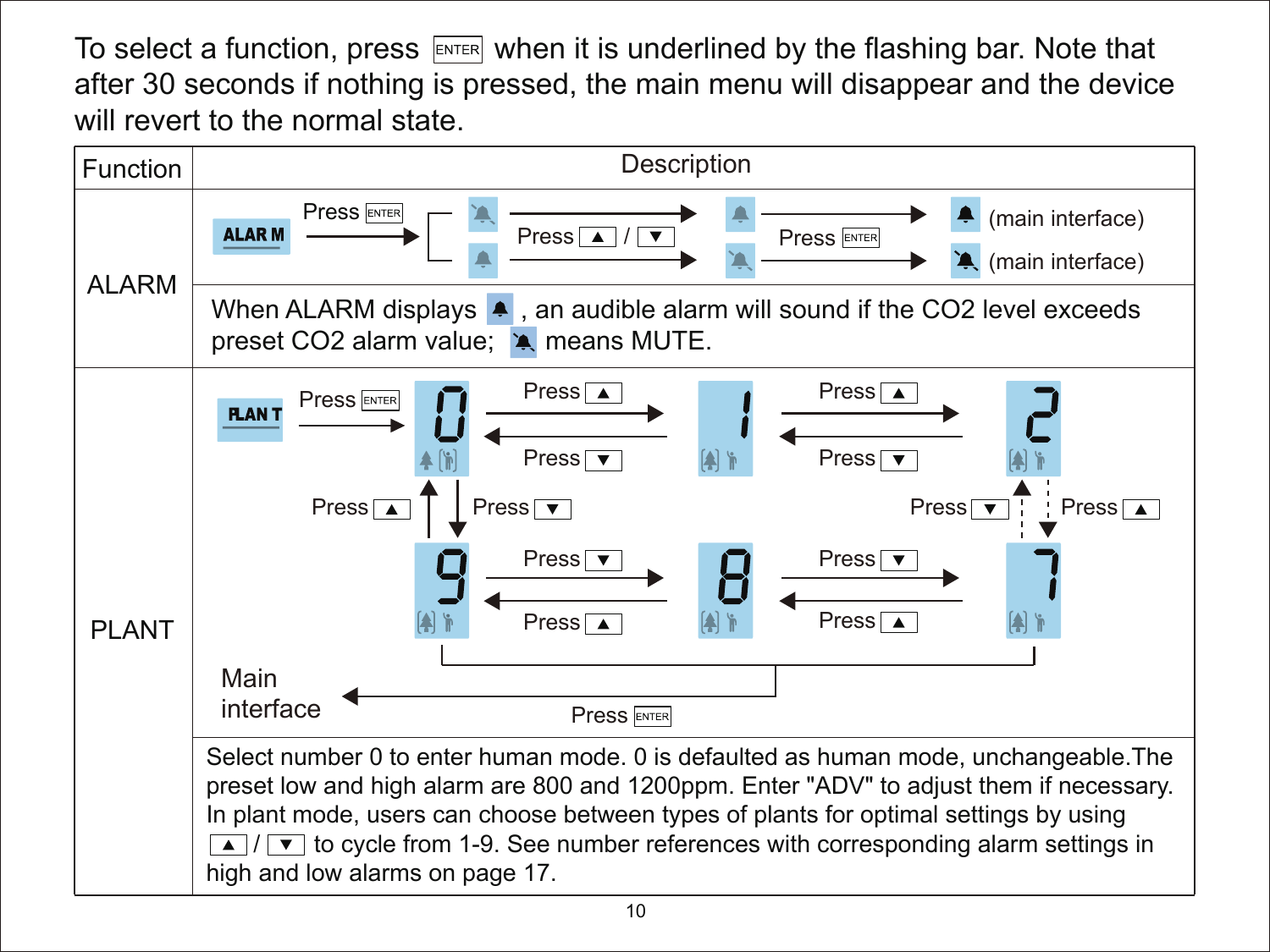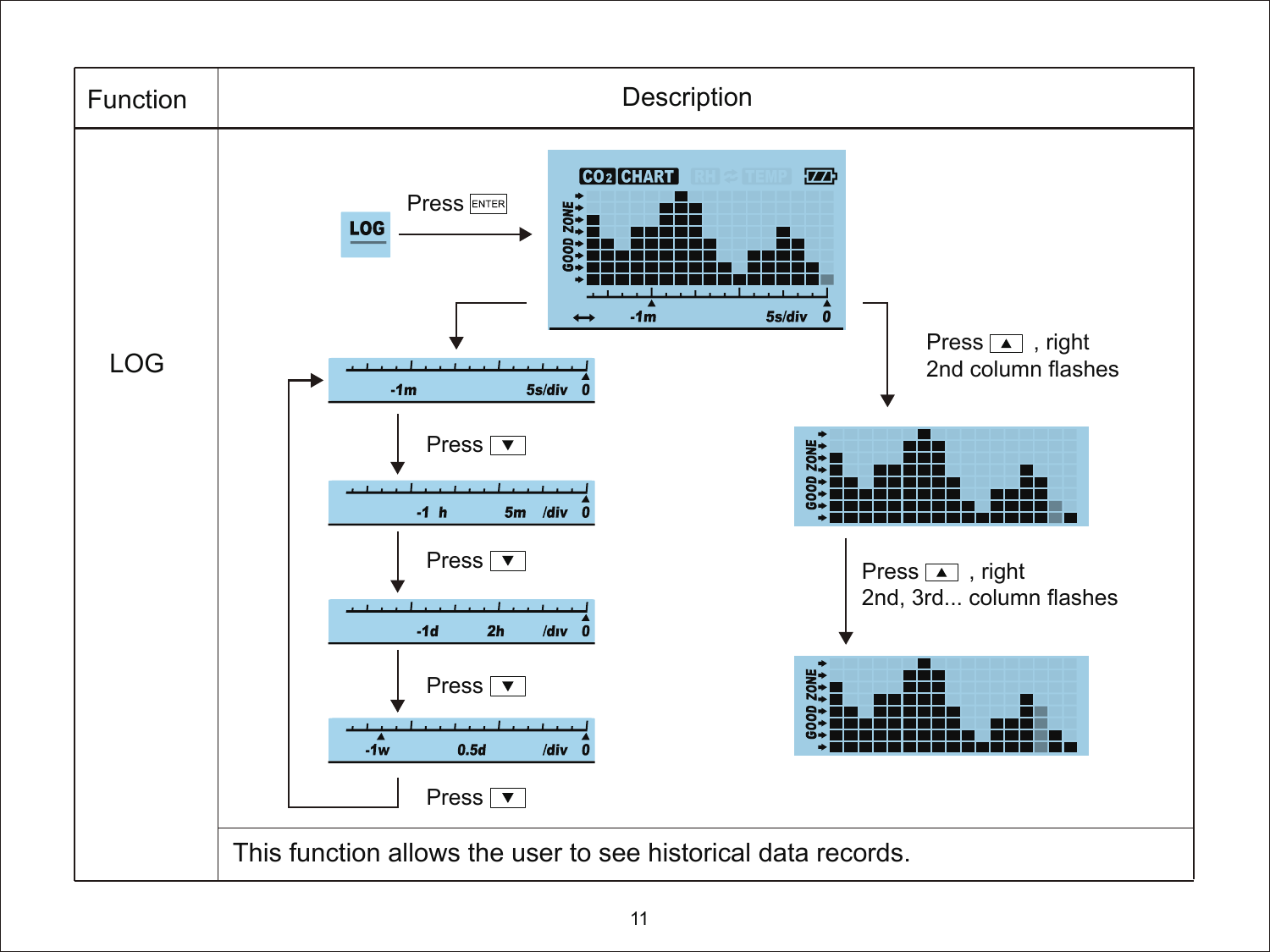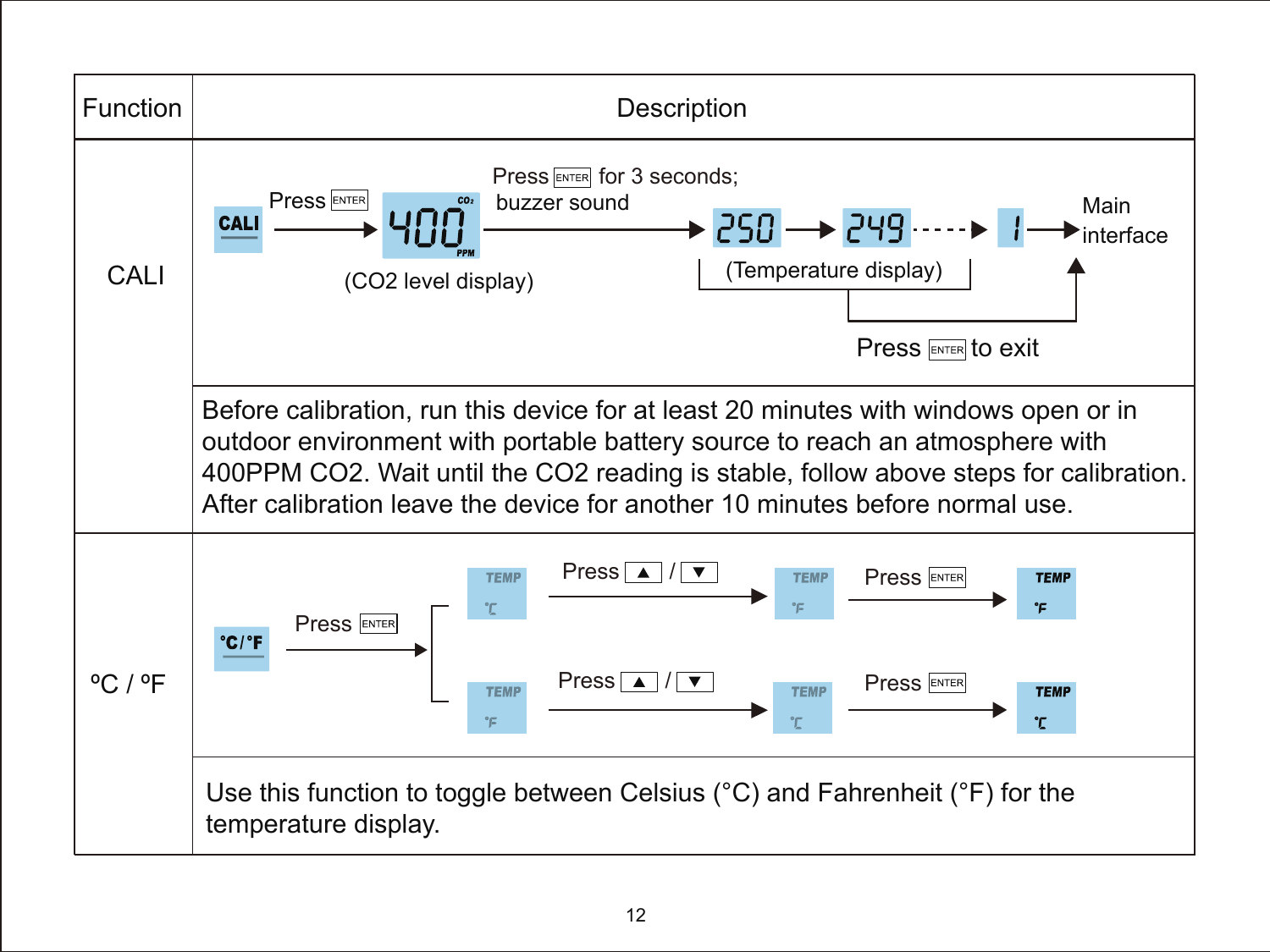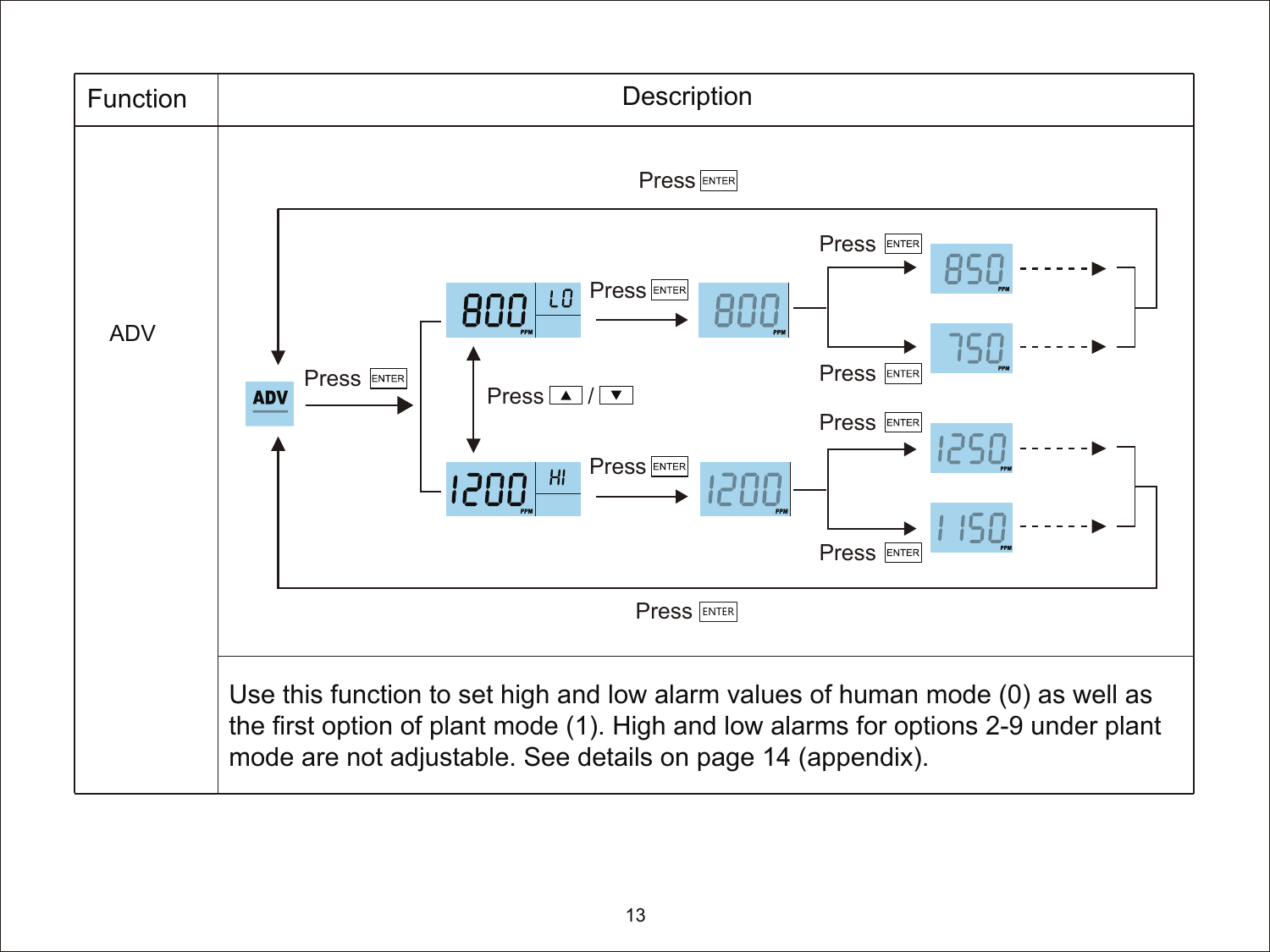## **RH/TEMP Calibration**

This function allows the user to calibrate the temperature or humidity manually (RH = Relative Humidity, TEMP = Temperature).

In the detection mode, press and hold  $\boxed{\text{MENU}}$  for 3 seconds to bring up an underlining flashing bar of RH.

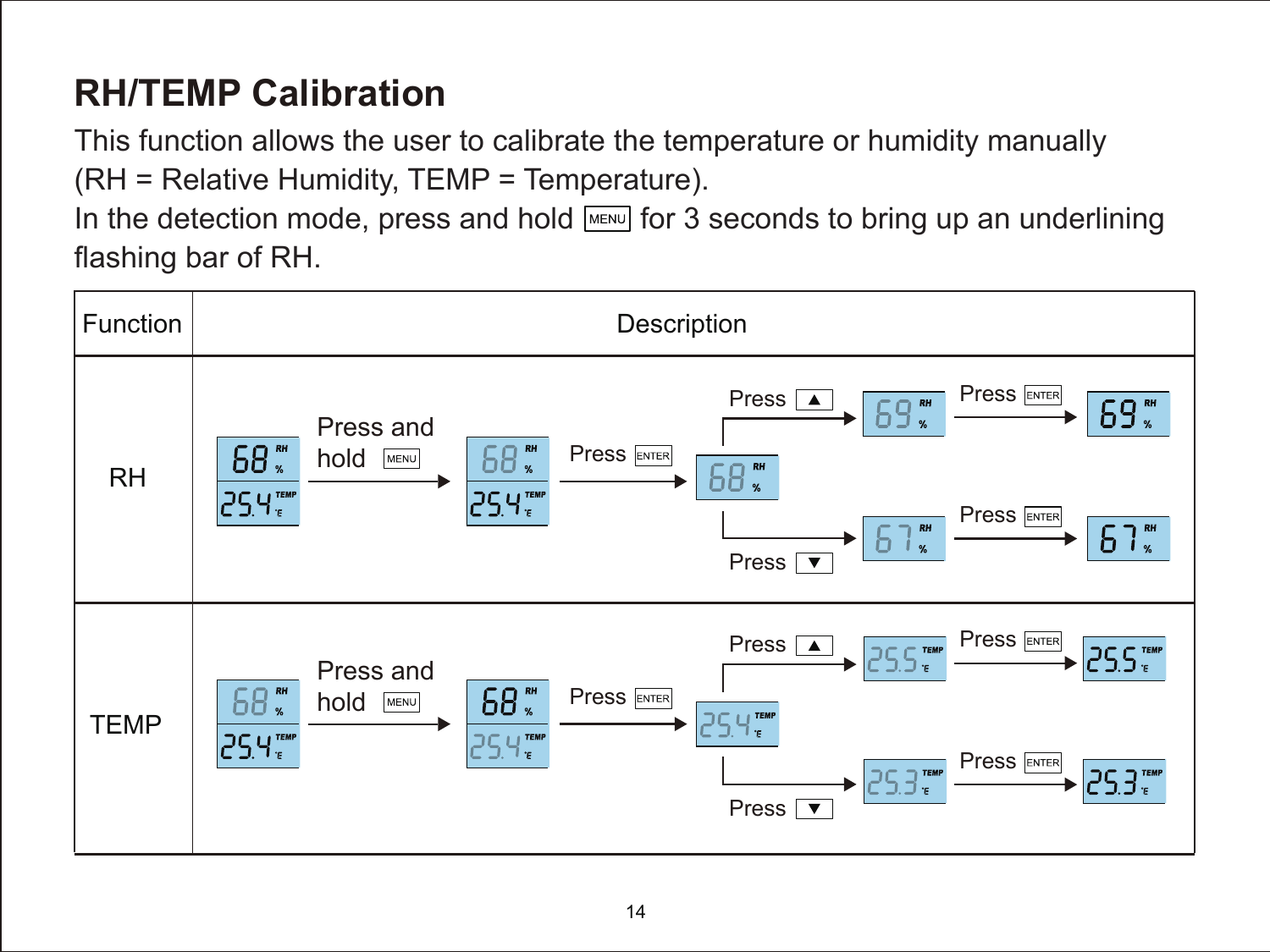## **Specifications**

Typical test conditions: ambient temp  $23^{\circ}$ C ±  $3^{\circ}$ C, RH 50% ~ 70%, altitude 0-10 meters

| <b>Measurement</b>     | <b>Specifications</b>                                                     |
|------------------------|---------------------------------------------------------------------------|
| Operating Temperature  | $32^{\circ}$ F ~ 122 $^{\circ}$ F (0 $^{\circ}$ C ~ 50 $^{\circ}$ C)      |
| Storage Temperature    | $-4^{\circ}$ F ~ 140 $^{\circ}$ F (-20 $^{\circ}$ C ~ 60 $^{\circ}$ C)    |
| Operating & storage RH | 0 - 95% (non-condensing)                                                  |
| <b>CO2 Measurement</b> |                                                                           |
| Measuring range        | $0 - 5000$ PPM                                                            |
| Display resolution     | 1 PPM (0-1000); 5 PPM (1000-2000); 10 PPM (>2000)                         |
|                        | 0 - 3000 PPM: $\pm$ 50 PPM $\pm$ 5% of reading (take the maximum)         |
| Accuracy               | $>$ 3000 PPM: $\pm$ 7% of reading                                         |
| Repeatability          | 20 PPM at 400 PPM                                                         |
| Temp compensation      | $\pm 0.1\%$ of reading per °C, $\pm$ 2 PPM per °C, referenced to 25°C     |
| Response time          | $\leq$ 2 min for 63% of step change or $\leq$ 4.6 min for 90% step change |
| Warm-up time           | $<$ 20 seconds                                                            |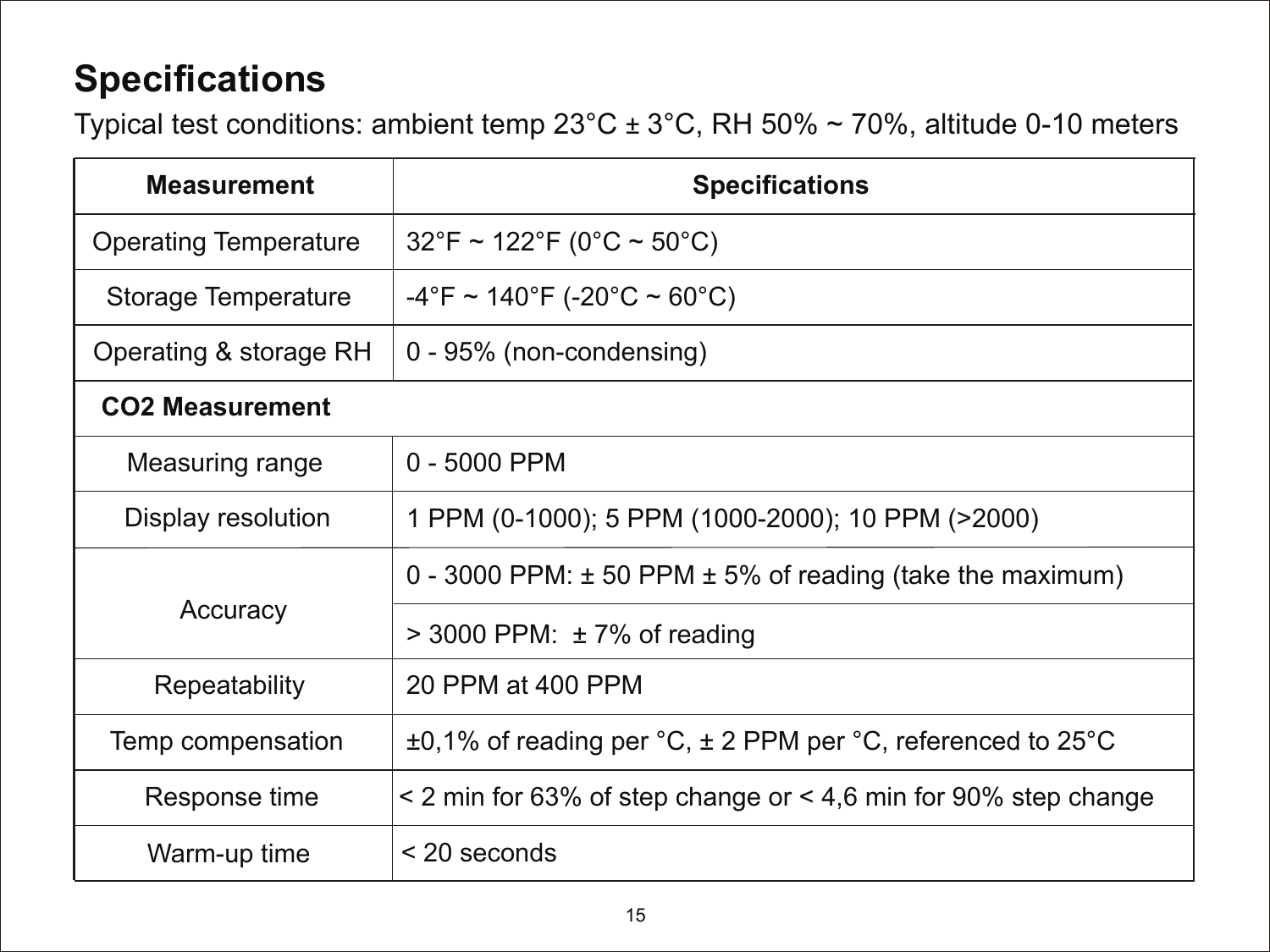| <b>Temperature Measurement</b> |                                                                      |  |
|--------------------------------|----------------------------------------------------------------------|--|
| Operating temperature          | $32^{\circ}$ F ~ 195 $^{\circ}$ F (0 $^{\circ}$ C ~ 90 $^{\circ}$ C) |  |
| Display resolution             | $1^{\circ}$ F / 0,1 $^{\circ}$ C                                     |  |
| Response time                  | $<$ 20 minutes (63%)                                                 |  |
| <b>RH Measurement</b>          |                                                                      |  |
| Measuring range                | $5 - 95%$                                                            |  |
| Accuracy                       | ± 5%                                                                 |  |
| Display resolution             | 1% main interface display, 1% Max/Min display                        |  |
|                                |                                                                      |  |
| <b>Operating Voltage</b>       | DC $5V \pm 0.25V$                                                    |  |
| Dimension                      | 120mm x 90mm x 35mm                                                  |  |
| Weight                         | 190q                                                                 |  |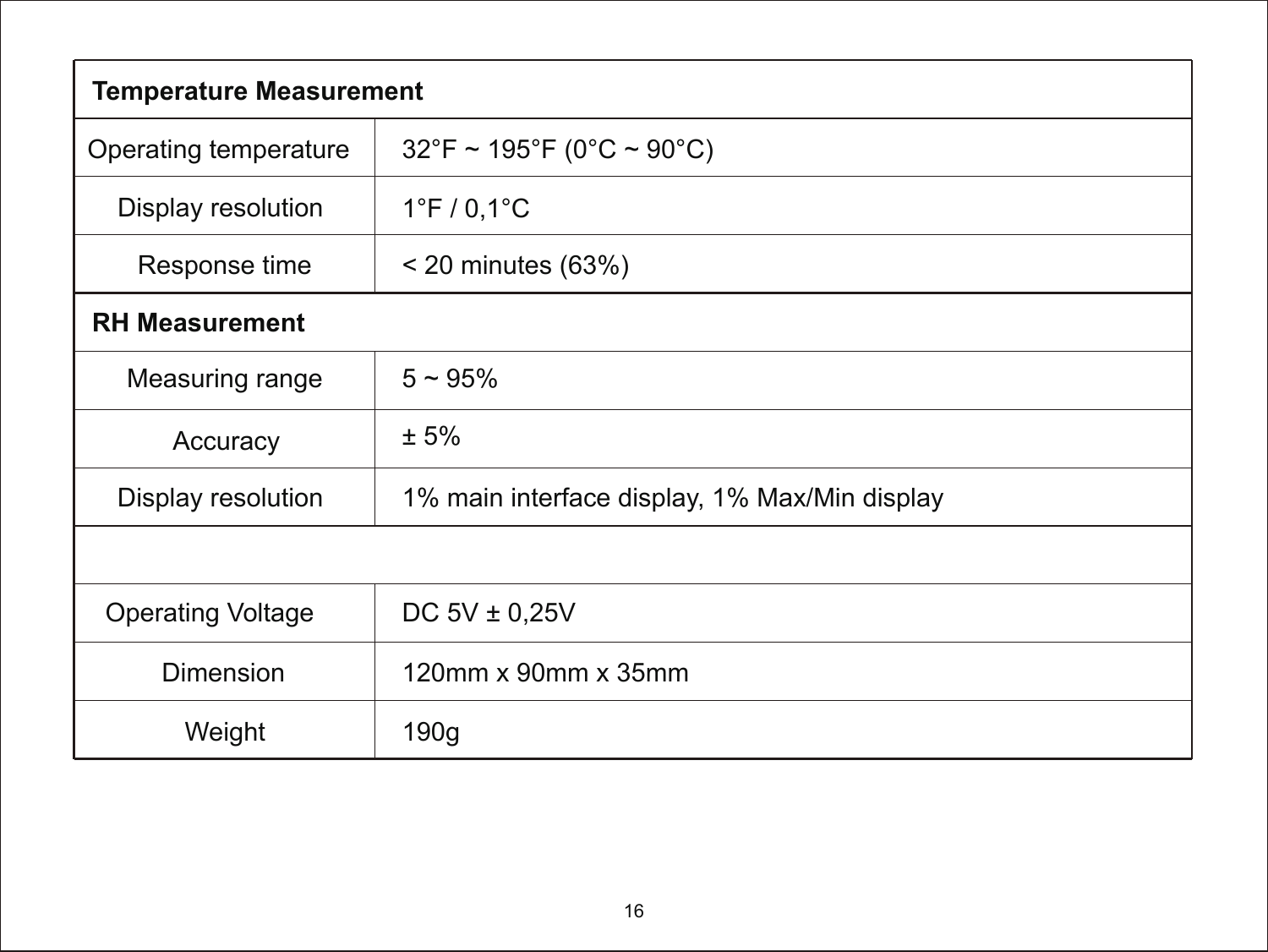## **Appendix**

| No. | Refers to               | Low/High Alarm | Adjustable |
|-----|-------------------------|----------------|------------|
| 0   | Human                   | 800-1200ppm    | <b>Yes</b> |
| 1   | <b>Customized Plant</b> | 600-900ppm     | <b>Yes</b> |
| 2   | Bean                    | 600-900ppm     | <b>No</b>  |
| 3   | Chillies                | 800-1000ppm    | No         |
| 4   | Cucumber                | 1000-1500ppm   | <b>No</b>  |
| 5   | Grape                   | 800-1400ppm    | No.        |
| 6   | Orchid                  | 800-1400ppm    | No         |
| 7   | Potato                  | 1200-1800ppm   | No         |
| 8   | Strawberry              | 800-1200ppm    | No.        |
| 9   | Tomato                  | 800-1200ppm    | No         |